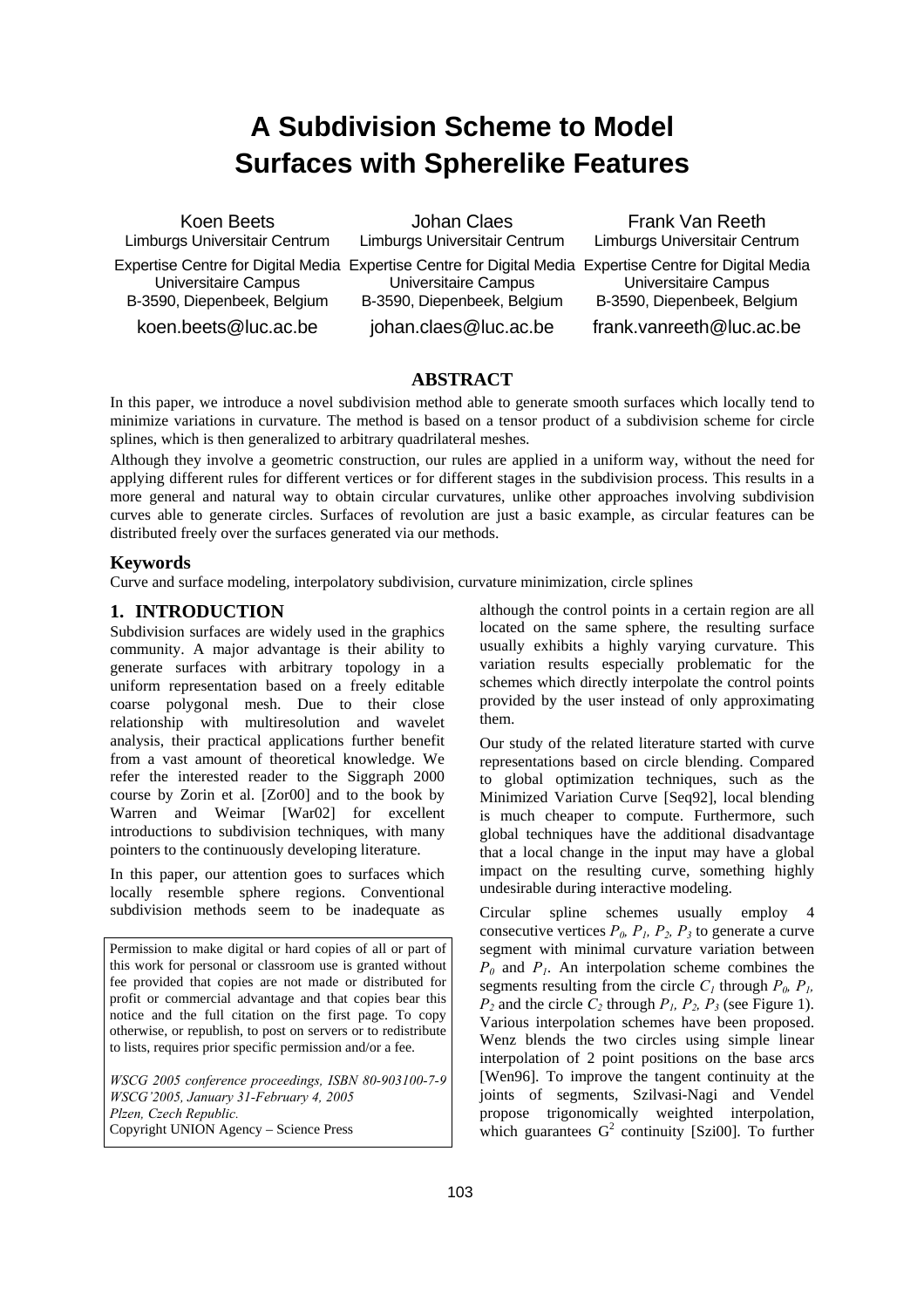improve the curve quality, Séquin et al. constructed a  $C^2$  circular curve blending scheme [Seq05]. Instead of interpolating point positions, they suggest a trigonometrical interpolation between tangent angles. As Séquin et al. argue, this approach remedies the cusps and sharp loops which can appear in the previous schemes, in particular when the control polygon features sharp corners.

In a theoretical work, Chris Doran shows how Clifford algebras help to define a circle blending with an arbitrary level of G continuity [Dor03]. His employment of conformal transformations leads to curves which are – in the  $G^2$  case – identical to the curves presented by Séquin et al. [Seq05]. For us this forms an extra argument to also adopt angle based interpolation. Doran furthermore extended his approach to sphere blending, but unfortunately this did not yet lead to practical methods for surface construction.

Circle blending techniques are interesting to generate curves, but for our subdivision surfaces, we also need a subdivision approach for the underlying curves. In 1987, Dyn et al. introduced the first interpolating subdivision scheme for curves, known in the literature as the four-point scheme or also as the DLG scheme [Dyn87]. Starting from a coarse control polygon, new points are recursively introduced between each pair of old points. The new point positions are defined as the central point of a spline which interpolates the four immediate neighbors.

As the four-point scheme generates curves with highly varying curvature, Séquin and Yen constructed a circular subdivision scheme. Their new point positions are now calculated to lie at the centre of an angle-based interpolated arc [Seq01].

Sabin and Dodgson provided yet another solution to create subdivision curves with more continuous curvature [Sab04]. With a particular definition of curvature as a kind of normalized cross product, they ensure that the new point's curvature averages the curvature of its immediate neighbors. Additionally, to obtain a more even spacing of vertices after subdivision, they position new vertices closer to the shortest edge adjacent to the current edge. The resulting scheme is  $C^2$  in practical situations, just as the four-point scheme.

In the literature, also some subdivision surface schemes incorporating circular arcs are described. Nasri et al. started from an interpolating subdivision algorithm for piecewise  $C<sup>1</sup>$  circular spline curves, based on biarcs [Nas01]. This is used to create a modified version of the Doo-Sabin scheme for surfaces, where the standard rules are combined with the circular rules on user-defined edges. This way

surfaces with piecewise circular boundaries can be created as well as seamless connections between different surfaces along a common circular boundary. A disadvantage of their technique is that the curvature changes abrupt at the control vertices. Also, to create circular or spherical regions, extra vertices have to be added to the control polygon, while it is not always clear how to add these.

In a similar approach, Morin et al. describe a nonstationary subdivision scheme for surfaces of revolution [Mor01]. With their technique, the user has to mark the desired sections of the curve as circular. Between circular arcs, standard Catmull-Clark subdivision rules are applied. Both Morin et al.'s and Nasri et al.'s schemes are approximating, while we want to create a scheme that interpolates all of its control vertices. Also, we intend to have a more continuously varying curvature everywhere, more than only at certain indicated circular regions.

Our subdivision surface scheme is inspired by Kobbelt's interpolating scheme for quadrilateral meshes [Kob96]. Kobbelt first created a tensor product of the four-point scheme for curves and then extended this to meshes with arbitrary topology.

The rest of this paper is organized as follows: In section 2 we describe a subdivision scheme for curves, which minimizes local variations in curvature. Afterwards we employ the same idea to construct a subdivision scheme for surfaces, and explain how it is constructed. Next, we propose some applications for which the spherelike scheme is very well suited. Finally we present some results which we compare to results of well-known subdivision schemes, and we formulate our conclusion.

## **2. THE CURVE SCHEME**

The subdivision scheme for curves works as follows: For every couple of adjacent vertices  $P_1$  and  $P_2$ , we consider the 4 consecutive vertices  $(P_0, P_1, P_2, P_3)$ . Since every circle can be determined by three vertices, one can fit exactly one circle  $C_1$  going through  $(P_0, P_1, P_2)$ , and also one circle  $C_2$  through  $(P_1, P_2, P_3)$ . This situation is illustrated in Figure 1. Between *P1* and *P2*, both circles have an arc *arc1* and *arc2*, which is parameterized to have parameter  $u=0$ at  $P_1$ , and  $u=1$  at  $P_2$ .

The scheme blends both arcs between  $P_1$  and  $P_2$ , creating a curve segment minimizing curvature changes. First we calculate the tangent vectors  $t_1$  and  $t_2$  in  $P_1$ , and their average *t*. The arc *arc<sub>avg</sub>* which has a tangent vector equal to  $t$  in  $P<sub>l</sub>$  is created. On this arc we take the central vertex to be *S*, and insert it into the new curve.

After several iterations of the recursive subdivision scheme, we obtain a smooth segment, which is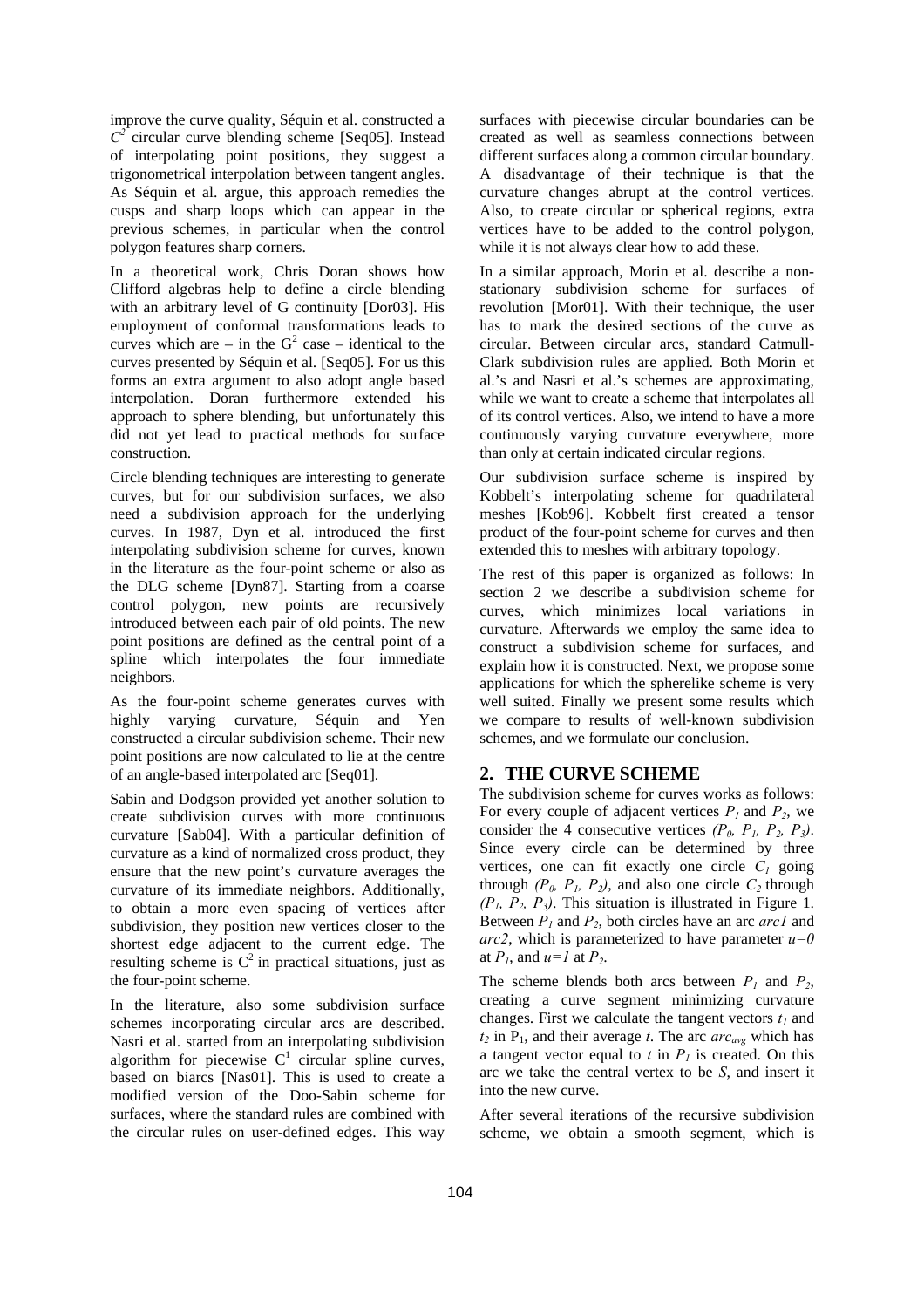shown as a fat dashed line between  $P_1$  and  $P_2$  in Figure 1.



**Figure 1: Blending two circle segments between** *P1* and  $P_2$ . Every iteration, the tangents  $t_1$  and  $t_2$  to the circles  $C_1$  and  $C_2$  are calculated in  $P_1$ . Then the arc passing through  $P_1$  and  $P_2$ , and having the average tangent  $t$  is calculated. The vertex  $S$ , **lying in the middle of this** *arcavg* **is added to the curve.** 

The algorithm we use is based on Séquin's circular subdivision scheme for curves [Seq01]. Séquin rotates a vertex *P* with distance  $f(u) = b * sin(u * t(u))$ *sin(t(u))* from  $P_1$  lying on  $P_1P_2$  an angle  $\varphi(u) = (1-\varphi)(u)$ *u)t(u)* around the axis *rot* axis =  $P_0P_1 X P_1P_2$ , where  $b = |P_1P_2|$ . The resulting vertex *S* lies on the average arc *arcavg*. For u=0.5, this is shown in Figure 2.



**Figure 2: Obtaining S using matrix rotation** 

We instead suggest not rotating this point *P* using matrix rotation, but instead we propose to use a geometric construction to obtain *S*, using vector calculation. Let  $P_{12} = (P_2 - P_1) / [P_2 - P_1]$ . We calculate the cross product  $N = rot$  *axis X P<sub>12</sub>*, which is a unity vector, because both *rot* axis and  $P_{12}$  are unity vectors and are perpendicular to each other.

Then we obtain:

$$
S = P_1 + \cos(\varphi) * f * P_{12} + \sin(\varphi) * f * N
$$

Advantages for using this method instead of matrix rotations are faster calculations of the new points, and higher accuracy.

#### **3. THE SURFACE SCHEME**

In this paragraph we describe how we extend the techniques presented in the previous section to surfaces, generating smooth and interpolating surfaces of arbitrary topology. Starting from a coarse control mesh, the algorithm recursively refines the mesh. At each iteration, the number of faces is multiplied by four. The algorithm works as follows: First, all edges are split into two, while all original vertices are retained. Then, new face vertices are placed inside every face. Finally, the new mesh is reconnected, replacing every old *n*-sided face with *n* new quadrangles. In the next paragraphs we describe the algorithm in more detail.

First, all edges are split into two, using the rule for curves. For every edge which is not part of a boundary, we take the two end vertices  $V_1$  and  $V_2$ , and locate  $V_0$  and  $V_3$  (see Figure 3).

Figure 3a illustrates the situation in the regular case. We apply the curve algorithm to these four vertices, and split the original edge in two by inserting a vertex *E*. If, however, the valence of a vertex belonging to the curve is different from 4, we use other rules.

Suppose we have a vertex  $v$  with valence different from four. There are two different cases: If *v* has an even valence, we take the most central edge to obtain the other vertices used for calculating the edge split . This is illustrated in Figure 3b. If *v* has an odd valence, we choose  $V_0$  or  $V_3$  as the vertex which is the furthest away from  $V_1$ , and belonging to the central face. This is illustrated in Figure 3c.



**Figure 3: Different situations around an edge with**  vertices  $V_1$  and  $V_2$ . In subfigure a, the situation with a regular vertex  $V_1$  is shown. Subfigure b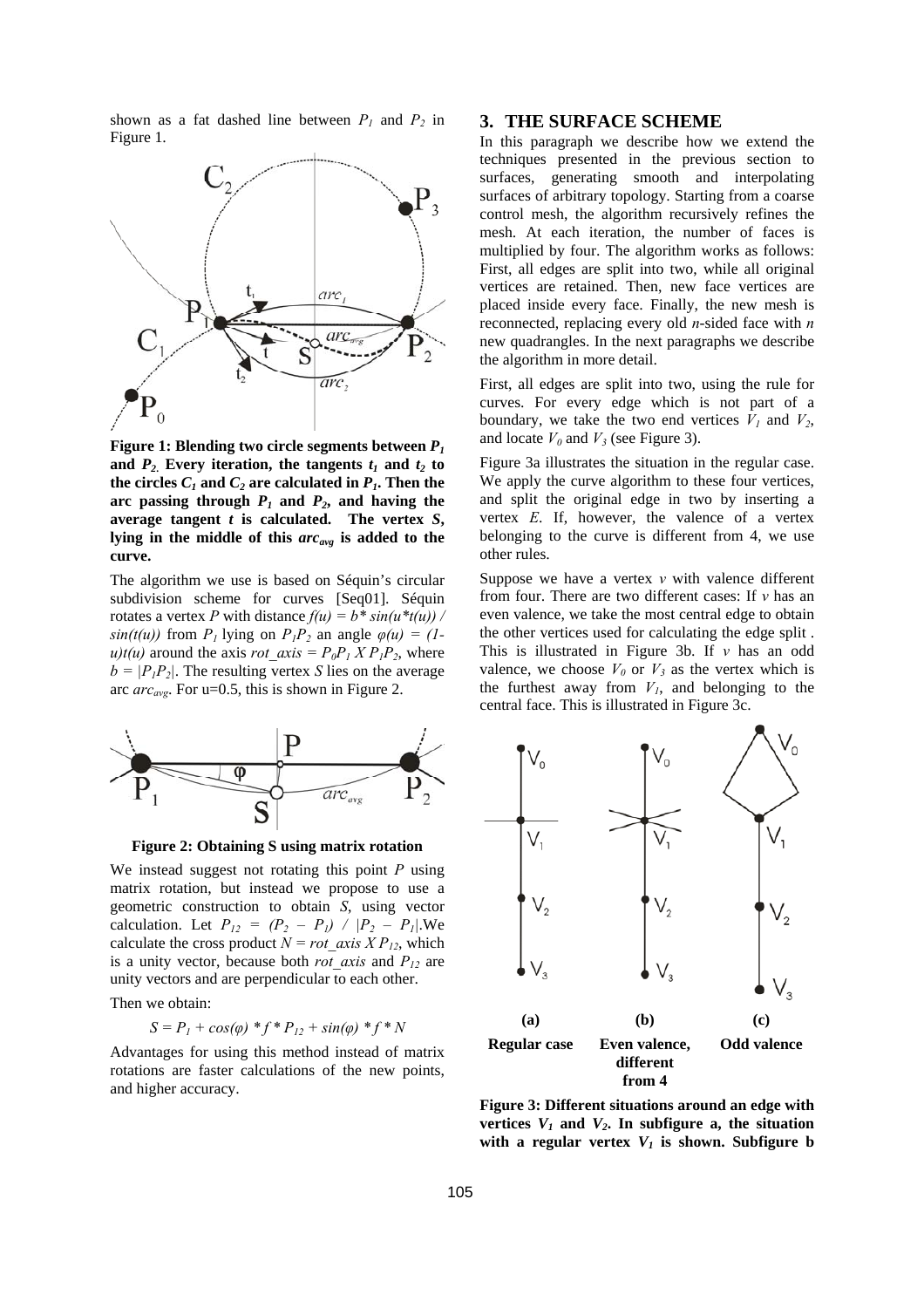shows a vertex  $V_1$  with an even valence different **from 4, while subfigure c displays a vertex**  $V_1$  **with** an odd valence. In each situation, the vertices  $V_0$ **and** *V3* **are located.** 

When all vertices  $V_1$ ,  $V_2$ ,  $V_3$  and  $V_4$  are found, a new vertex  $E$  is inserted between  $V_1$  and  $V_2$ . This is illustrated in Figure 4.



**Figure 4: The mask for splitting edges using spherelike interpolating subdivision for surfaces.**  Vertex  $E$  is inserted in every edge, using the **algorithm for curves. This algorithm is applied to**  the vertices  $(V_1, V_2, V_3, V_4)$ .

Secondly, a face vertex  $F$  is created inside every face. The creation of a face point in the regular case is illustrated in Figure 5. We apply the scheme for curves to the vertices  $(V_1, V_2, V_3, V_4)$  and to the vertices  $(V_5, V_6, V_7, V_8)$ . Note that both will not give the same result. Thus we add a new face vertex with the average coordinates. Since the scheme is interpolating, existing vertices are left unchanged. Finally, the old faces are discarded, and new faces are created by connecting every old vertex with its two adjacent edge splits, and with a face vertex of an adjacent old face.



**Figure 5: Creation of a new face vertex** *F* **inside the gray quadrangle, in the regular case. The points**  $V_i$  are used for calculating  $F$ **.**  $F$  becomes **the average of the curve subdivision applied to**   $(V_1, V_2, V_3, V_4)$  and  $(V_5, V_6, V_7, V_8)$  respectively.

In the extraordinary case, we employ a different rule for generating new face vertices. In this case, we can not simply select 2 paths of edges passing through the centre of the face, since the number of edge splits in the face will be different from 4. So there is a problem picking the second edge vertex. We discern two different cases here: If the number of vertices *n* is even, we calculate the *n/2* curve subdivisions using the new edge vertices. Then we take the average of these results. This is shown in Figure 6 (left). If the face has an odd number of vertices, say *n*, we take the new face vertex to be the average of *n*  calculations of the curve scheme, using the vertices of the face. This is illustrated in Figure 6 (right).



**Figure 6: Calculating face points in the extraordinary case: a face with an even number of vertices (left), and a face with an odd number of vertices (right).** 

#### **4. MODELING APPLICATIONS**

There are many applications which may benefit from using the interpolating spherelike subdivision scheme. We enumerate some examples.

A first application would be the smoothing of polygonal objects, since the scheme does not shrink the object. Selective smoothing of edges is also possible.

Another application is the efficient generation of cylinder-like objects and tubes. Starting from a random curve in 3D, one can sweep a circle over this curve, with the curve going through the centre of the circle. Throughout this path, the diameter of the circle may change, or the circle may change shape. At the end points, one may use a sphere to produce a round end point, or a flat plane. An example object generated using this technique is shown in Figure 7.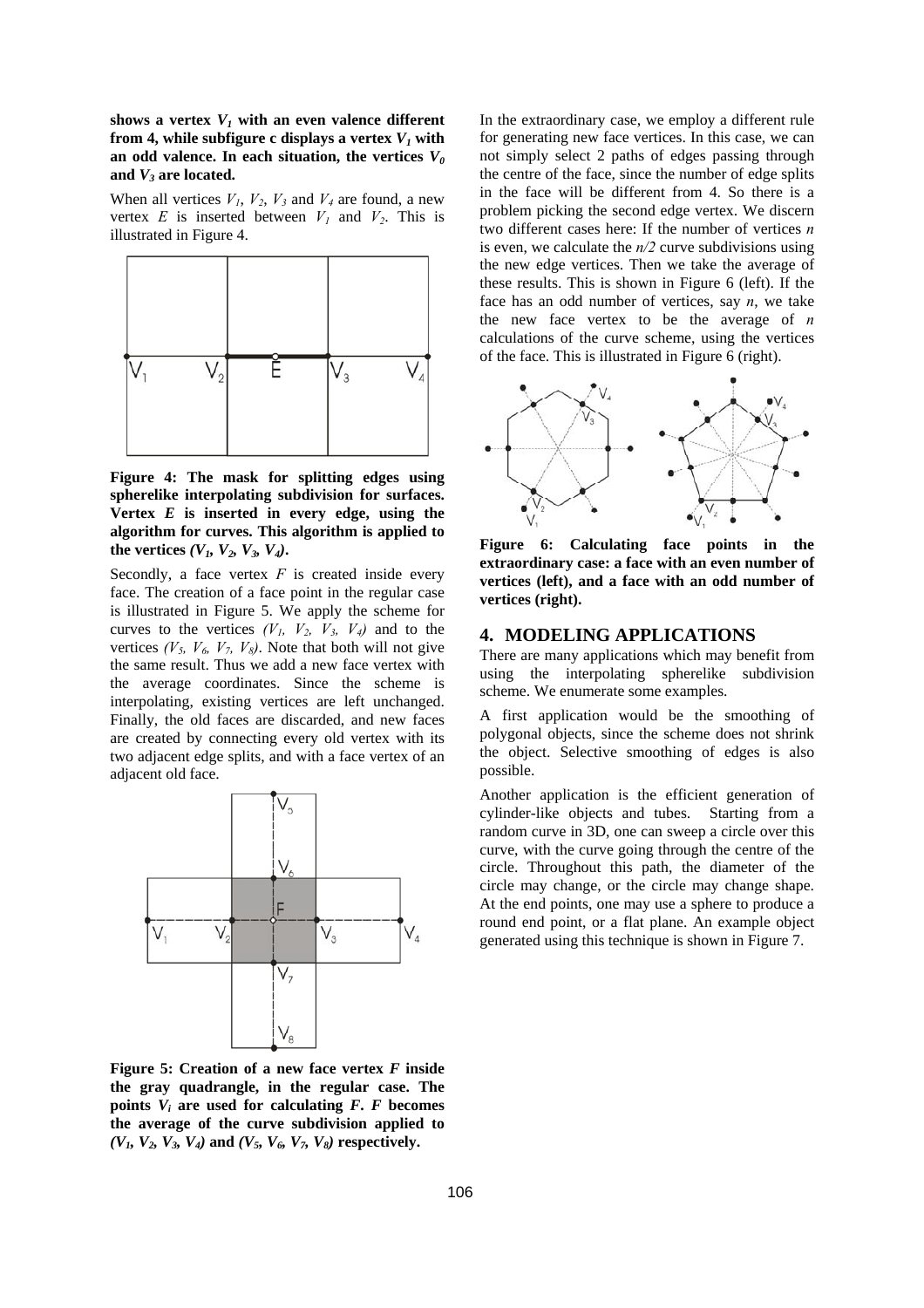

**Subdivided surface** 



Also, objects like surfaces of revolution can be represented easily using the spherelike scheme. An example chess pawn is shown in Figure 8b, along with the control mesh in Figure 8a.

Finally the scheme can be used to support boolean operations. An example would be to create a smooth spherelike blending between two cylinders, where one cylinder cuts another cylinder under an angle.

## **5. RESULTS**

Figure 8 shows a visual comparison of a chess pawn, subdivided using different subdivision schemes. Our spherelike scheme combines the advantages of both interpolating and approximating subdivision: it generates the smooth surface of approximating schemes like Catmull-Clark, while still interpolating the control points. This interpolation is an important

feature for application of subdivision surfaces in engineering applications. The interpolating spherelike scheme generates a round pawn while preserving the features well. The surface generated by Kobbelt's scheme is not round enough, while the Catmull-Clark surface lacks the necessary features. Clearly these schemes need a different – and more complex – control mesh to generate a realistic pawn.

## **6. CONCLUSION**

We presented a new subdivision scheme for surfaces, which is interpolating, and which minimizes local variations in curvature. It is well suited to efficiently produce surfaces with spherelike regions.

For general use, subdivision surfaces are not suitable yet. Gonsor and Neamtu present a list of problems with subdivision in engineering applications [Gon01]. Several problematic properties of subdivision surfaces are mentioned which may be alleviated by our scheme: The scheme is interpolating, while still generating good quality surfaces, in contrast to existing interpolating schemes. Secondly, our scheme creates surfaces with good curvature. Finally, our scheme is locally refinable, while still maintaining exactly the same shape, unlike most other schemes.

Future work includes a thorough analysis of the behavior of the scheme, and adding support for adaptive subdivision.

## **7. ACKNOWLEDGMENTS**

The authors are pleased to acknowledge that this work has been partially funded by the European Fund for Regional Development and the Flemish Government.

# **8. REFERENCES**

- [Dor04] Doran, C. Circle and Sphere Blending with Conformal Geometric Algebra. Submitted to Computer Aided Geometric Design, 2004
- [Dyn87] Dyn, N., Gegory, J., and Levin, D. A 4-point Interpolatory Subdivision Scheme for Curve Design. Computer Aided Design, Volume 4, pp. 257-268, 1987
- [Gon01] Gonsor, D., and Neamtu, M. Can subdivision be useful for geometric modeling applications? Boeing Technical Report #01-011, http://www.math.vanderbilt.edu/~neamtu/papers/report .pdf.gz, 40pp, 2001
- [Kob96] Kobbelt, L. Interpolatory Subdivision on Open Quadrilateral Nets with Arbitrary Topology. Computer Graphics Forum, Volume 15, Issue 3, pp. 409-420, 1996
- [Mor01] Morin, G., Warren, J., and Weimer, H. A. Subdivision Scheme for Surfaces of Revolution. Computer Aided Geometric Design, Volume 18, Issue 5, pp. 483-502, 2001
- [Nas01] Nasri, A., van Overveld, C., and Wyvill, B. A Recursive Subdivision Algorithm for Piecewise